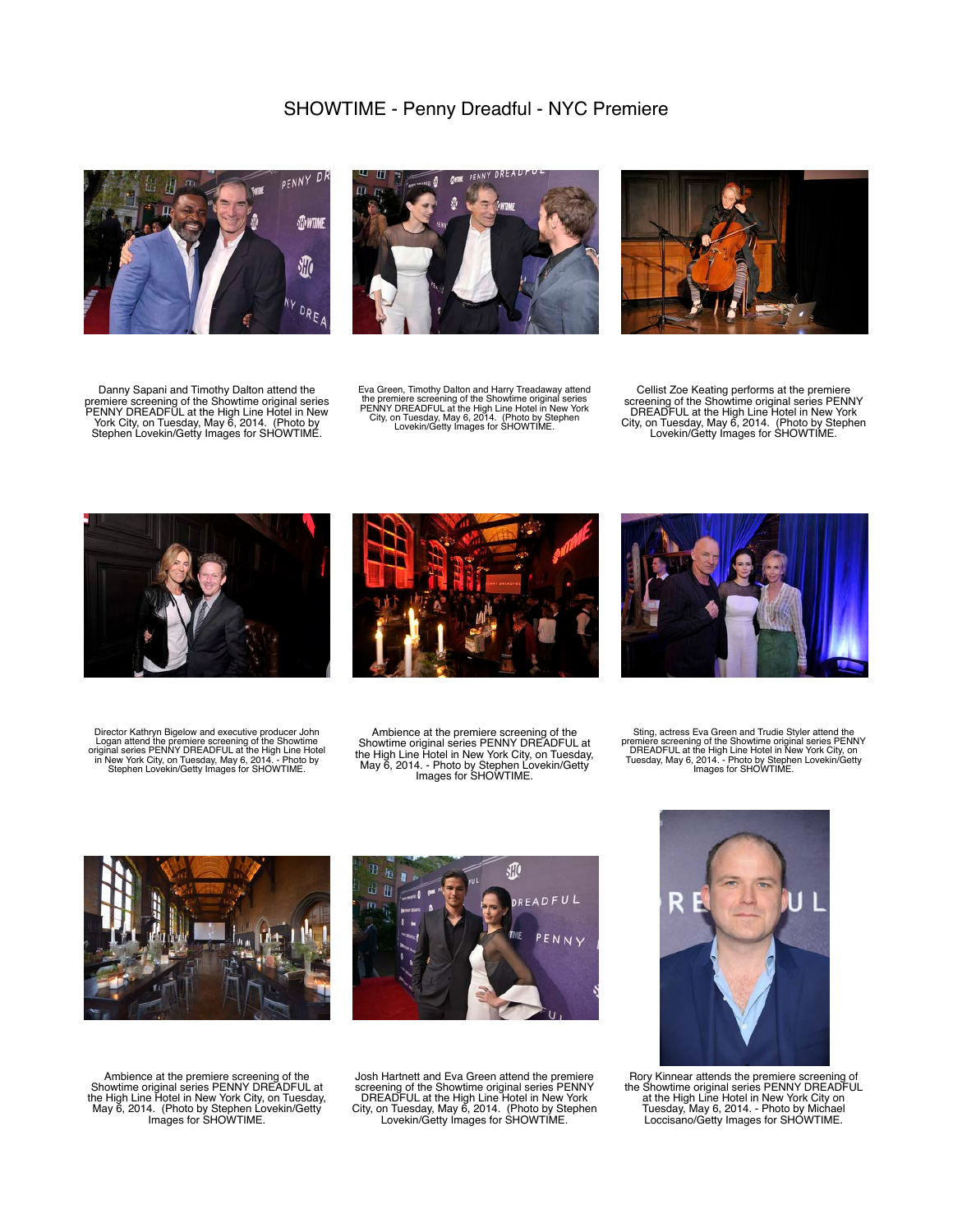

Reeve Carney attends the premiere screening of<br>the Showtime original series PENNY DREADFUL<br>at the High Line Hotel in New York City on<br>Tuesday, May 6, 2014. - Photo by Michael<br>Loccisano/Getty Images for SHOWTIME.



Harry Treadaway attends the premiere screening of the Showtime original series PENNY DREADFUL at the High Line Hotel in New York City on Tuesday, May 6, 2014. - Photo by Michael Loccisano/Getty Images for SHOWTIME.



Danny Sapani and Harry Treadaway attend the<br>premiere screening of the Showtime original series<br>PENNY DREADFUL at the High Line Hotel in New<br>York City on Tuesday, May 6, 2014. - Photo by<br>Michael Loccisano/Getty Images for S





Danny Sapani, Reeve Carney and Harry Treadaway attend<br>the premiere screening of the Showtime original series<br>PENNY DREADFUL at the High Line Hotel in New York<br>City on Tuesday, May 6, 2014. - Photo by Michael<br>Loccisano/Gett

Danny Sapani, Reeve Carney, John Logan, Harry Treadaway and Rory Kinnear attend the premiere<br>screening of the Showtime original series PENNY<br>DREADFUL at the High Line Hotel in New York City on<br>Tuesday, May 6, 2014. - Photo by Michael Loccisano/Getty<br>Images for SHOWTIM



Danny Sapani attends the premiere screening of the Showtime original series PENNY DREADFUL at the High Line Hotel in New York City on Tuesday, May 6, 2014. - Photo by Michael Loccisano/Getty Images for SHOWTIME.



John Logan attends the premiere screening of the Showtime original series PENNY DREADFUL at the High Line Hotel in New York City on Tuesday, May 6, 2014. - Photo by Michael Loccisano/Getty Images for SHOWTIME.



John Logan, Trudie Styler and Sting attend the<br>premiere screening of the Showtime original series<br>PENNY DREADFUL at the High Line Hotel in New<br>York City on Tuesday, May 6, 2014. - Photo by<br>Michael Loccisano/Getty Images fo



Trudie Styler and Sting attend the premiere screening of the Showtime original series PENNY DREADFUL at the High Line Hotel in New York City on Tuesday, May 6, 2014. - Photo by Michael Loccisano/Getty Images for SHOWTIME.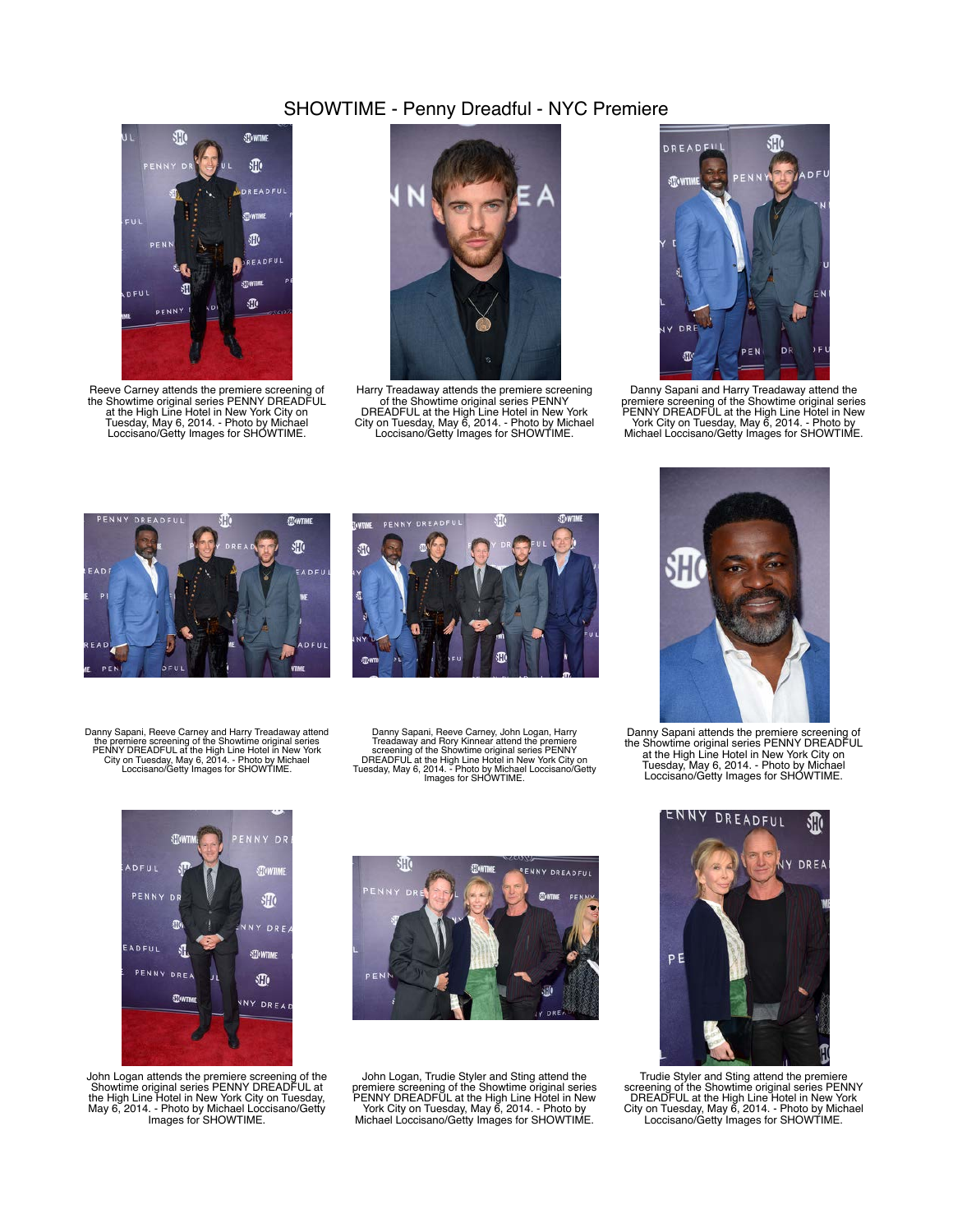

Allison Berger and boxer Peter Quillin attend the premiere screening of the Showtime original series PENNY DREADFUL at the High Line Hotel in New York City on Tuesday, May 6, 2014. (Photo by Michael Loccisano/Getty Images for SHOWTIME.



Josh Hartnett attends the premiere screening of the Showtime original series PENNY DREADFUL at the High Line Hotel in New York City on Tuesday, May 6, 2014. - Photo by Michael Loccisano/Getty Images for SHOWTIME.



Chairman and CEO, Showtime Networks Inc., Matthew<br>Blank, executive producer John Logan, actors Josh<br>Hartnett, Eva Green, Timothy Dalton and President of<br>Showtime Networks Inc., David Nevins attend the premiere<br>screening of



Eva Green and John Logan attend the premiere screening of the Showtime original series PENNY DREADFUL at the High Line Hotel in New York City on Tuesday, May 6, 2014. - Photo by Michael Loccisano/Getty Images for SHOWTIME.



Eva Green and John Logan attend the premiere screening of the Showtime original series PENNY DREADFUL at the High Line Hotel in New York City on Tuesday, May 6, 2014. - Photo by Michael Loccisano/Getty Images for SHOWTIME.



Timothy Dalton attends the premiere screening of the Showtime original series PENNY DREADFUL at the High Line Hotel in New York City on Tuesday, May 6, 2014. - Photo by Michael Loccisano/Getty Images for SHOWTIME.



Eva Green and Timothy Dalton attend the<br>premiere screening of the Showtime original series<br>PENNY DREADFUL at the High Line Hotel in New<br>York City on Tuesday, May 6, 2014. - Photo by<br>Michael Loccisano/Getty Images for SHOWT



Danny Sapani, Timothy Dalton, Eva Green, John Logan, Josh Hartnett, Harry Treadaway, Rory Kinnear and Reeve<br>Carney attend the premiere screening of the Showtime<br>original series PENNY DREADFUL at the High Line Hotel<br>in New



Josh Hartnett and Eva Green attend the premiere screening of the Showtime original series PENNY DREADFUL at the High Line Hotel in New York City on Tuesday, May 6, 2014. - Photo by Michael Loccisano/Getty Images for SHOWTIME.